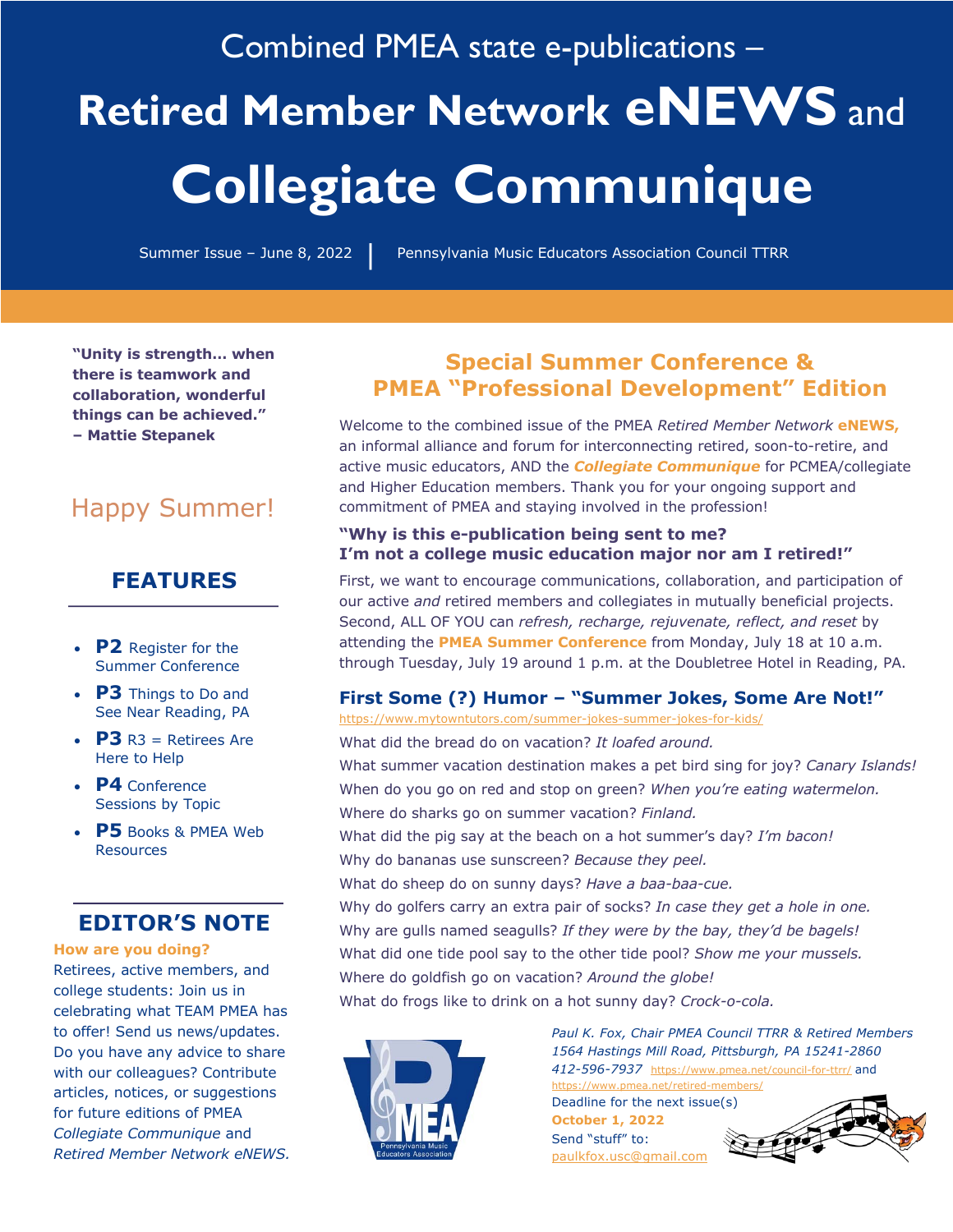# *It's time to register for the big event! – July 18-19, 2022 – Reading, PA* **The PMEA Summer Conference Is Back… In-Person and Better Than Ever!**

https://www.pmea.net/pmea-summer-conference/

Once again, we are "crushing COVID" and returning to some level of normalcy to offer a face-to-face summer conference of many "awesome" professional development venues – everything from hands-on music reading, member "sharing" sessions, clinics on advocacy, band, choral, classroom music, community ensembles, conducting, curriculum writing, gender identity, health/wellness, mentor training, Modern Band, music technology, recruitment, strings, and so much more enrichment and enlightenment.



More info is posted on the PMEA website.

- Detailed descriptions and schedule of sessions https://www.pmea.net/pmea-summer-conference/
- Registration is available online https://portal.pmea.net/i4a/pages/index.cfm?pageID=3284 or using this PDF form https://www.pmea.net/wp-content/uploads/2022/05/2022-PMEA-Summer-Conference-Registration-Form.pdf
- Link to hotel registration https://www.hilton.com/en/book/reservation/rooms/?ctyhocn=RDGDTDT&arrivalDate=2022- 07-17&departureDate=2022-07-20&room1NumAdults=1&cid=OM,WW,HILTONLINK,EN,DirectLink
- Keynote Speakers: Suzanne Hall and Rollo Dilworth, Temple University
- Approximately nine hours of PDE Act 48 available
- "Give-Back to the Community" event: PMEA Second Annual Day of Service at Google Works (Tuesday afternoon)
- "Just-for-Fun" Social event (optional additional charge): Reading Fightin' Phils baseball game (Sunday at 5:15 p.m.)

#### **THE MAGIC OF "CASUAL COLLABORATION" – PCMEA Students Paired Up with PMEA Active & Retired Members**

The planning committee thought that this conference would be a good time to put together the talents, interests, experiences, and inspirations of the entire strata of our membership, or as they say, the scope of the PMEA Council for Teacher Training, Recruit, and Retention – "the life-cycle of a music educator" – lasting introductions and partnerships involving everyone from pre- to in-service teachers and those "old retirees!" Let's all swap thoughts, tips, and techniques!

Therefore, besides the state-of-the-art demonstrations and presentations, there will be informal opportunities to network with others in the field – to make connections, ask questions, share "best practices and perspectives" – and for college and newcomers to the field, perhaps hear about a few leads on job openings. Get ready to take a "deep dive" and sit next to someone with whom you have never met, exchange business cards, shake hands with colleagues from the other side of the state, and load up on sources for exploring insightful new media, music, methods, mentors, and modus operandi.

Have you never attended a conference before? Read this short blogpost: https://majoringinmusic.com/music-conferences/















DoubleTree by Hilton Hotel in Reading – 701 Penn St, Reading, PA 19601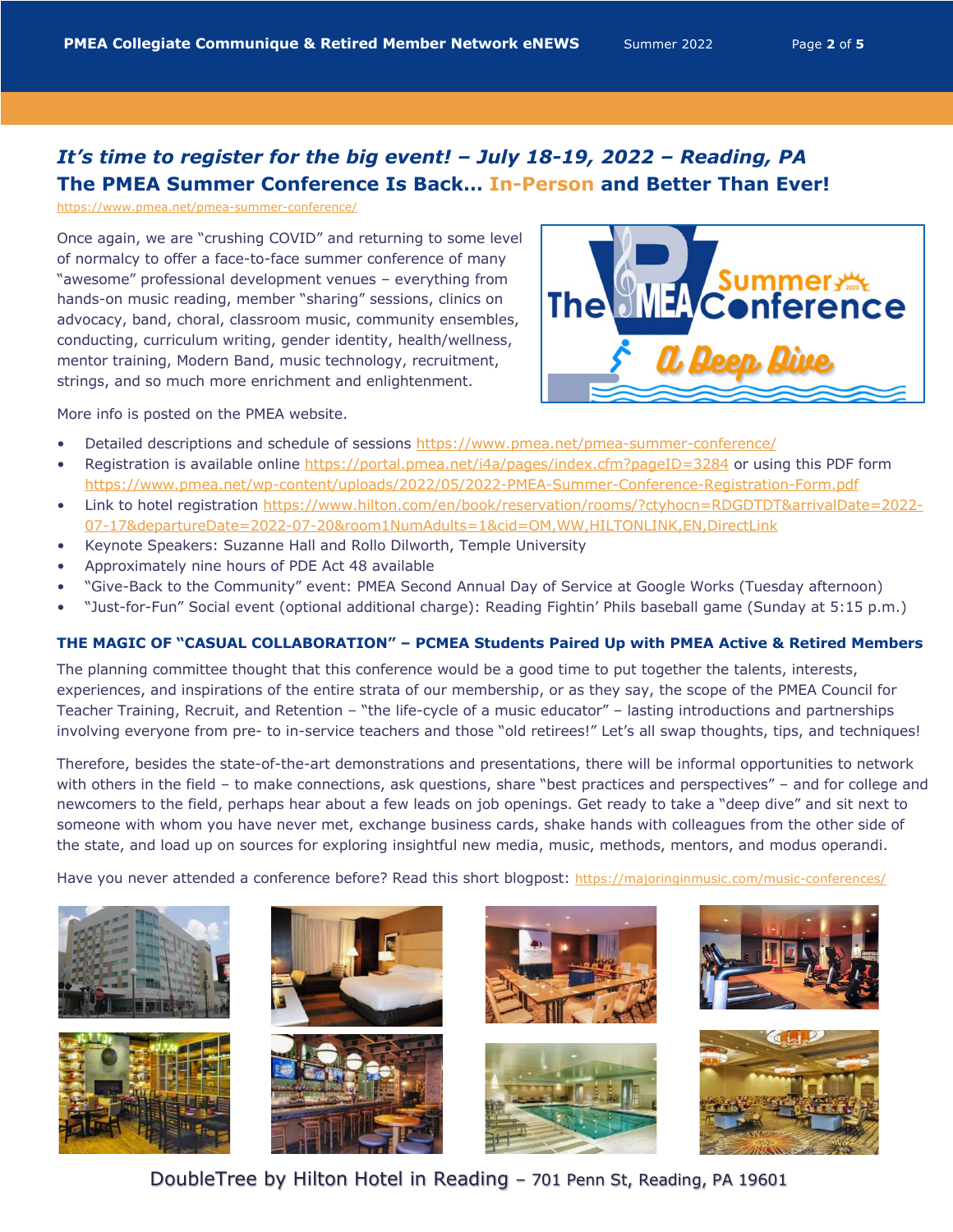# **THINGS-TO-DO while in READING, PA Turning the PMEA Conference into a Vacation**

https://uncoveringpa.com/things-to-do-in-reading-pa



Berks County, a combination of rich farm country, industry, beautiful parks, lots of entertainment, and top-notch educational

institutions, is home to one of Pennsylvania's largest cities, Reading, as well as many small communities that offer a lot of history and natural beauty. For PMEA members going to the Summer Conference, it is the perfect opportunity to enjoy a



wide variety of family-friendly attractions, recreation pursuits, touring of the landscape scenery, and other daytrips.

#### **A Top-18 List of "Where to Go & What to See" Before/After the Summer Conference**

- 1. Reading Pagoda, Mount Penn https://uncoveringpa.com/reading-pagoda
- 2. Nolde Forest, 600-acres and miles of hiking trails https://uncoveringpa.com/nolde-forest
- 3. Hawk Mountain Sanctuary, scenic overlooks, hiking trails, bird-watching https://www.hawkmountain.org/
- 4. Daniel Boone Homestead, birthplace of the frontiersman https://uncoveringpa.com/daniel-boone-homestead
- 5. Google Works, former factory, art galleries (site of the PMEA Service Project) https://goggleworks.org/
- 6. Covered Bridges, at least five of them close to Reading https://uncoveringpa.com/covered-bridges-berks-county-pa
- 7. Reading Railroad Museum, railroad memorabilia https://uncoveringpa.com/reading-railroad-heritage-museum
- 8. Neversink Mountain, miles of hiking trails (including City Overlook and Witches Hat) https://berksnature.org/trails/
- 9. Mid-Atlantic Air Museum, WWII history, artifacts, and tours https://uncoveringpa.com/mid-atlantic-air-museum-reading
- 10. Chatty Monks Brewing, restaurant/craft brewery https://uncoveringpa.com/chatty-monks-brewing-west-reading
- 11. Blue Marsh Lake, swimming, fishing, boating https://www.nap.usace.army.mil/Missions/Civil-Works/Blue-Marsh-Lake/
- 12. Berks County Heritage Center, museums and trails http://www.co.berks.pa.us/dept/parks/pages/heritagecenter.aspx
- 13. Boyertown Museum of Historic Vehicles, antique autos https://uncoveringpa.com/boyertown-museum-of-historic-vehicles
- 14. Crystal Cave, first "show cave" located near Kutztown https://uncoveringpa.com/exploring-crystal-cave
- 15. Reading Public Museum, exhibits, paintings, geology, planetarium https://uncoveringpa.com/reading-public-museum
- 16. Hopewell Furnace Historic Site, iron furnace https://uncoveringpa.com/visiting-hopewell-furnace-national-historic-site
- 17. Golden Age Air Museum, WWI planes http://www.goldenageair.org/
- 18. Pennsylvania German Cultural Heritage Center, Kutztown University https://www.kutztown.edu/about-ku/administrativeoffices/pennsylvania-german-cultural-heritage-center.html

# **Take Me Out to the Ballgame?**

Join your fellow PMEA colleagues and sign-up for the pre-conference social – with an all-you-can-eat-buffet and tickets to the Reading Fightin' Phils vs. New Hampshire Fisher Cats minor league baseball game on Sunday, July 17 at 5:15 p.m. (FirstEnergy Stadium).



### **OUR PMEA "SENIOR CITIZENS" HAVE VOLUNTEERED TO HELP YOU!**

One of the lesser-known benefits of being a dues-paying PMEA member is access to the **R**etiree **R**esource **R**egistry (R3), a roster of informal mentors/consultants who are willing to provide on-the-spot quick-fixes or advice to solve problems. "Been there done, done that," they would say. Have a pedagogical question? Struggling with classroom management, creating that perfect lesson, or needing concert music ideas? Go to the Retired Members' page https://www.pmea.net/retired-members/ and click on the links to the  $R<sup>3</sup>$  registry and help index. *All you have to do is ask…*

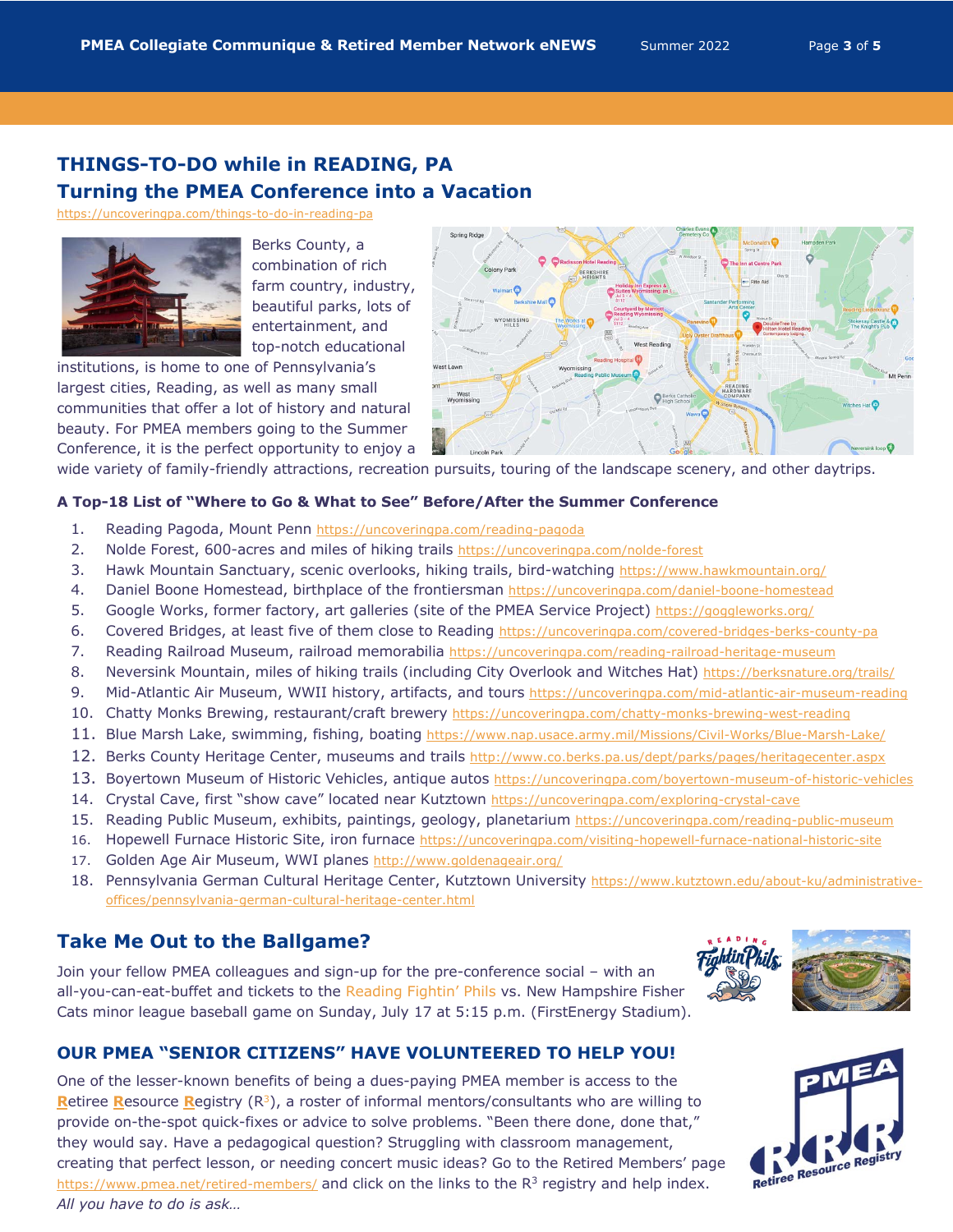# **Summer 2022 Conference Sessions by Topics**

Updates are coming! The full schedule is available at https://www.pmea.net/pmea-summer-conference/

#### **Advocacy/Community Ensembles/Life-Long Music-Making**

- MON 2:15pm: Gender Identity and LGBTQIA+ Advocacy in the Modern Classroom Jon Timmons
- TUE 11am: Beginning a New Horizons Band in Your Community Cindy Miller-Aungst

#### **Assessment/Curriculum Development**

- TUE 9:45am: Model Curriculum Framework Session Scott Sheehan
- TUE 11am: Global Competence and the Music Classroom A Sound Way to Connect Our World Through Music – Barbara S. Weikert

#### **Band/Strings/Instrumental**

- MON 1pm: Integrating Drum Set Studies into the Classroom Nicholas Costa
- MON 2:15pm: Home Away from Home Building Community & Purpose in Your Large Ensemble Christopher Marra
- MON 3:30pm: Band Sharing Session Scott Cullen
- MON 3:30pm: Strings Sharing Session Katrina Kelly
- TUE 8:30am: Reading Session (bring your instrument) 46 American Chorales for Band Jeff Hart
- TUE 8:30am: Setting up Beginning Band and Orchestra for Success Musicianship Rich Activities from Day 1 Jessica Vaughan Marra
- TUE 9:45am: Proper Hinge Use = Healthy Conductors Timothy Paul
- TUE 11am: Connect and Engage (Not Recruit and Retain) Emily Brumbaugh and David Tini
- TUE 11am: Beginning a New Horizons band in Your Community Cindy Miller-Aungst

#### **Choral**

- MON 1pm: Choral Breakout Session Rollo Dilworth
- MON 3:30pm: Choral Sharing Session Hannah Knauss
- TUE 8:30am: The Pennsylvania All-State Chorus Its History and Repertoire Since 1936 Ryan Kelly
- TUE 9:45am: Proper Hinge Use = Healthy Conductors Timothy Paul
- TUE 11am: Connect and Engage (Not Recruit and Retain) Emily Brumbaugh and David Tini

#### **Classroom/General Music**

- MON 1pm: Classroom Music Breakout Session Suzanne Hall
- MON 2:15pm: Creation Integration Techniques to get Your Kids Creating Nichole Witman
- MON 2:15pm: Hip-Hop on the Fly Get Your Classical Wings Courtney Powers
- MON 3:30pm: General Music Sharing Session Cassandra Eisenreich
- TUE 9:45am: Drums Alive in the Music Classroom Rebecca Sensor

#### **Entrepreneurship/Leadership/Mentoring**

- MON 1pm: Project 440: High School Musicians "Doing Good" Hanul Park
- TUE 8am: Mentor Program Training Lisa Endler and Eric Plum

#### **Health/Wellness**

- MON 1pm: Music Teacher Self-Care Exploring Common Pitfalls/Practical Solutions towards Achieving Work-Life Harmony Chris Marra
- TUE 8:30am: Yoga for Musicians The JOY is in the JOurneY Barbara S. Weikert
- TUE 9:45am: Proper Hinge Use = Healthy Conductors Timothy Paul

#### **Modern Band**

• MON 1pm: Implementing Drum Set Studies into the Classroom – Nicholas Costa

#### **Music Technology**

- TUE 9:45am: Add-Ons & Extensions Little Applications Making Big Impacts (Part 1) Susan Basalik
- TUE 11:00am: Add-Ons & Extensions Little Applications Making Big Impacts (Part 2) Susan Basalik

#### **PCMEA/Collegiate**

• MON 2:15pm Social Emotion Learning, Vulnerability, and Student Teaching: A Powerful Trio – Kathleen Melago and Jonathan Helmick





**Model Curriculum Framework** For **Music Educators**